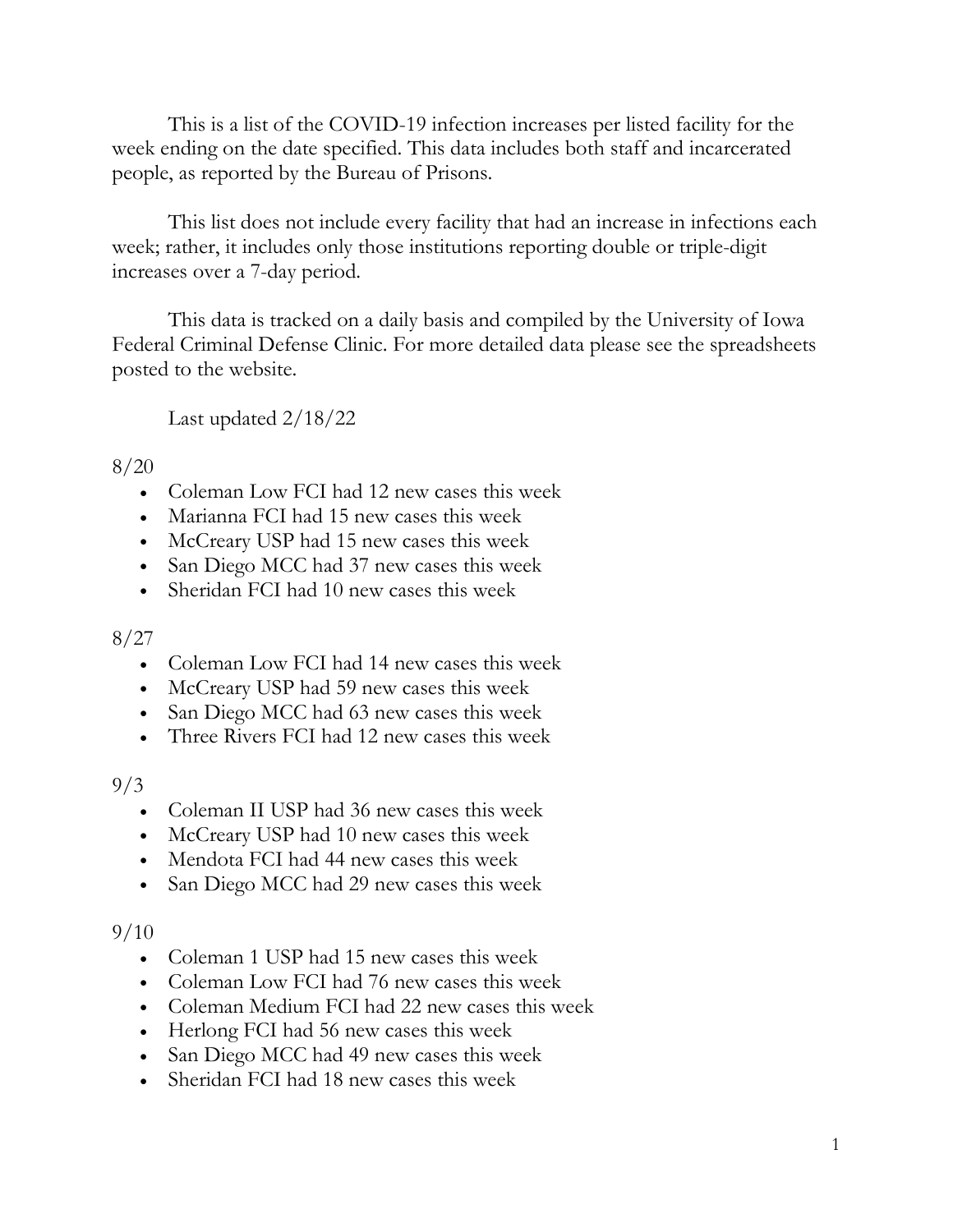- Coleman Low FCI had 81 new cases this week
- Herlong FCI had 54 new cases this week
- Phoenix FCI had 16 new cases this week
- San Diego MCC had 15 new cases this week
- Sheridan FCI had 85 new cases this week
- Three Rivers FCI had 10 new cases this week

## 9/23

- Alderson FPC had 13 new cases this week
- Beaumont USP had 59 new cases this week
- Cumberland FCI had 13 new cases this week
- Herlong FCI had 68 new cases this week
- Morgantown FCI had 15 new cases this week
- Phoenix FCI had 13 new cases this week
- Sheridan FCI had 10 new cases this week
- Tallahassee FCI had 15 new cases this week

### 10/1

- Beaumont USP had 12 new cases this week
- Tallahassee FCI had 19 new cases this week

#### 10/8

• Beaumont USP had 33 new cases this week

## 10/15

- Brooklyn MDC had 10 new cases this week
- Canaan USP had 11 new cases this week
- Florence ADMAX USP had 11 new cases this week
- Terre Haute USP had 21 new cases this week

## 10/22

• Canaan USP had 10 new cases this week

## 10/29

- Allenwood Low FCI had 16 new cases this week
- Canaan USP had 13 new cases this week

## 11/5

• Canaan USP had 35 new cases this week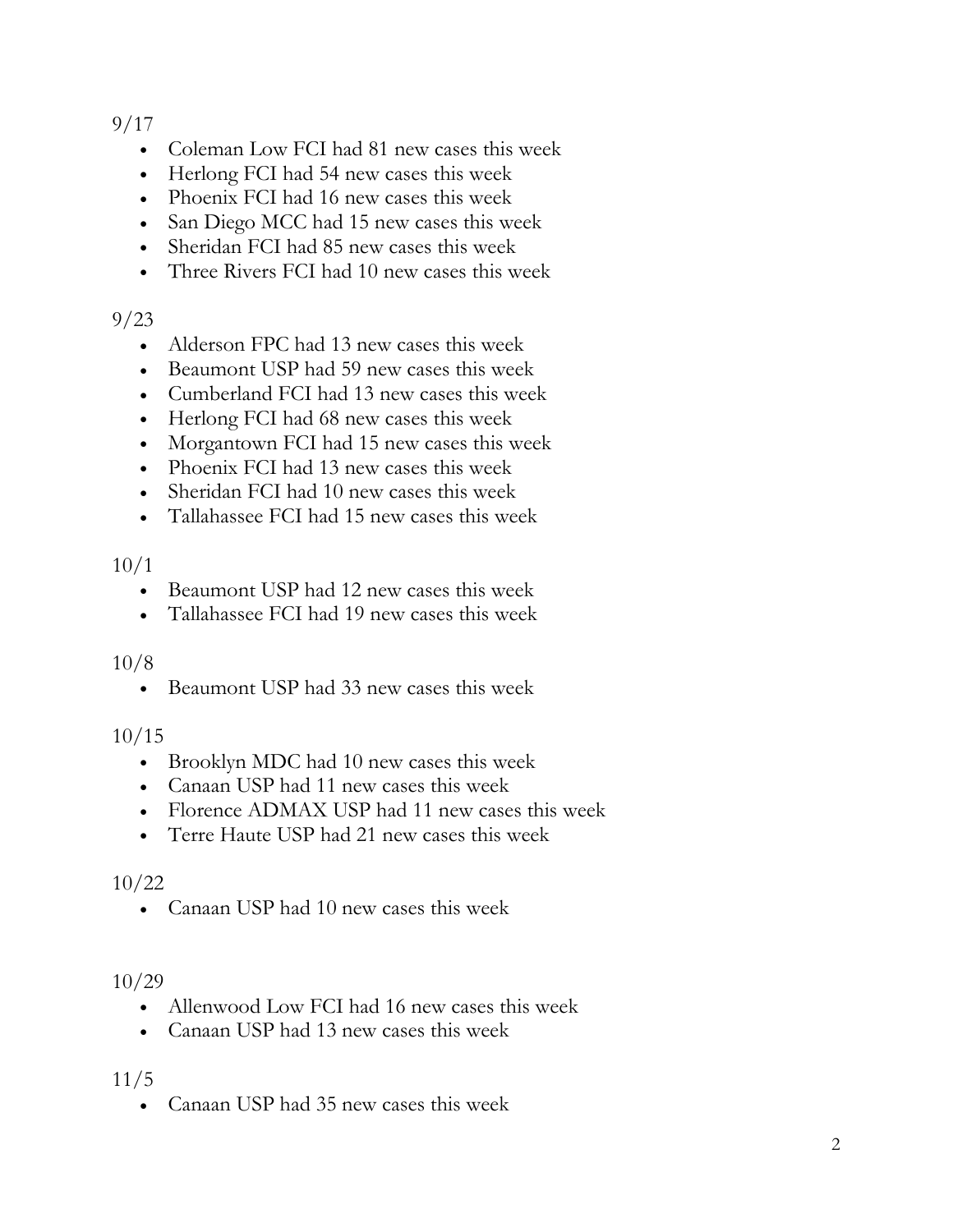• Terra Haute FCI had 29 new cases this week

### 11/19

• McKean FCI had 17 new cases this week

#### 11/26

• Canaan USP had 13 new cases this week

## 12/3

• Waseca FCI had 79 new cases this week

#### 12/10

• Waseca FCI had 60 new cases this week

### 12/17

- Alderson FPC had 55 new cases this week
- Allenwood USP had 39 new cases this week
- Pollock FCI had 28 new cases this week
- Waseca FCI had 21 new cases this week

## 12/23

- Alderson FPC had 55 new cases this week
- Allenwood Medium FCI had 24 new cases this week
- Allenwood USP had 104 new cases this week
- Atlanta USP had 18 new cases this week
- Brooklyn MDC had 24 new cases this week
- Bryan FPC had 15 new cases this week
- Chicago MCC had 51 new cases this week
- Coleman Medium FCI had 12 new cases this week
- Gilmer FCI had 21 new cases this week

- Alderson FPC had 27 new cases this week
- Allenwood USP had 10 new cases this week
- Atlanta USP had 13 new cases this week
- Brooklyn MDC had 117 new cases this week
- Bryan FPC had 86 new cases this week
- Carswell FMC had 61 new cases this week
- Chicago MCC had 95 new cases this week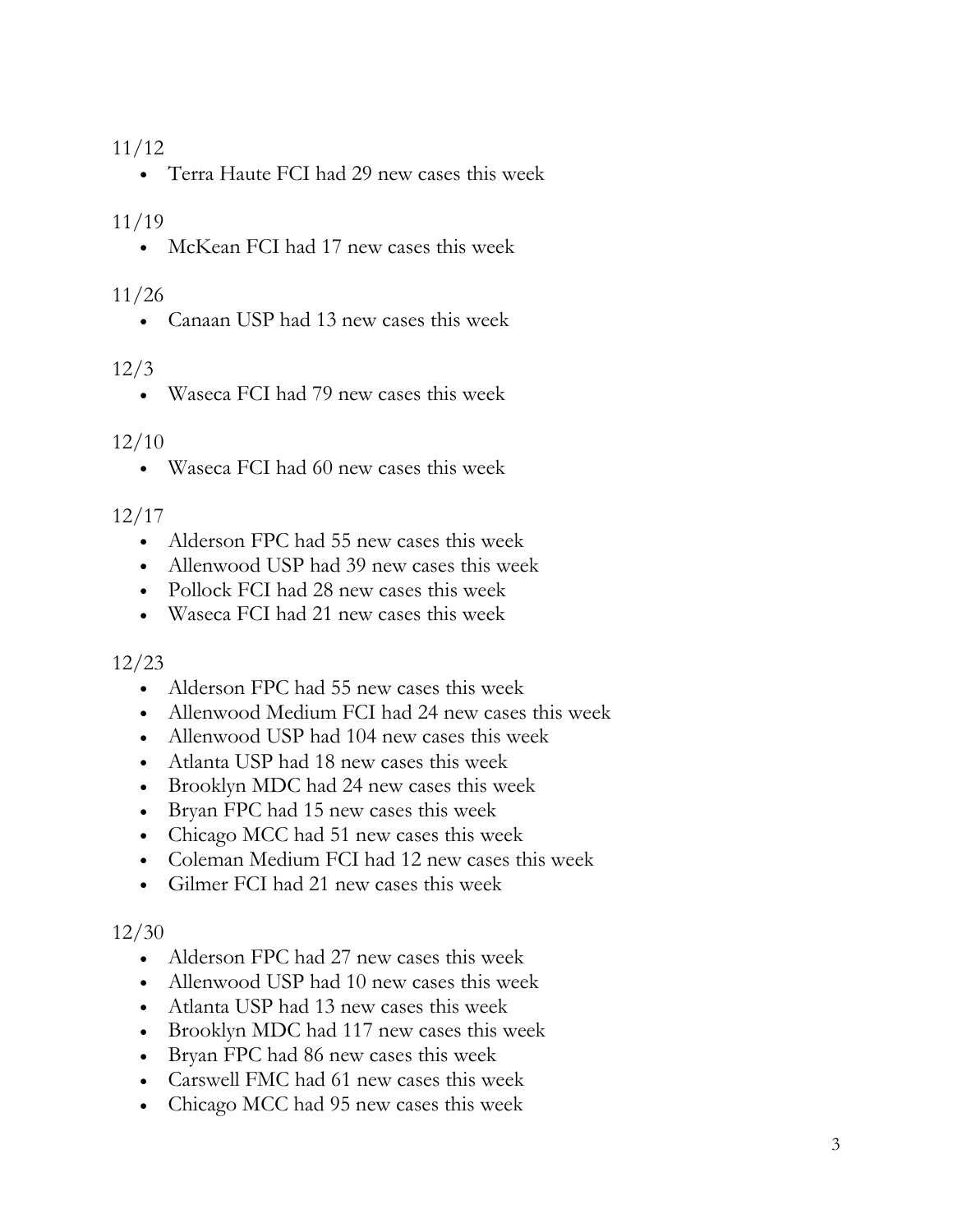- Danbury FCI had 44 new cases this week
- Dismas Charities Dania had 14 new cases this week
- Lexington FMC had 30 new cases this week
- Marion USP had 22 new cases this week
- Miami FDC had 14 new cases this week
- San Diego MCC had 14 new cases this week
- Talladega FCI had 11 new cases this week
- Yazoo city USP had 25 new cases this week

## 1/7/22

- Alderson FPC had 19 new cases this week
- Aliceville FCI had 105 new cases this week
- Allenwood Low FCI had 46 new 46 new cases this week
- Ashland FCI had 18 new cases this week
- Atlanta USP had 23 new cases this week
- Behavioral Systems Southwest RRC (Rubidoux) had 15 new cases this week
- Berlin FCI had 26 new cases this week
- Big Sandy USP had 59 new cases this week
- Big Spring FCI had 16 new cases this week
- Brooklyn MDC had 110 new cases this week
- Bryan FPC had 43 new cases this week
- Butner FMC had 14 new cases this week
- Butner Medium I FCI had 10 new cases this week
- Canaan USP had 37 new cases this week
- Carswell FMC had 115 new cases this week
- Central Office HQ had 16 new cases this week
- Chicago MCC had 26 new cases this week
- Corecivic (Raleigh) had 14 new cases this week
- CSC-Dismas Charities had 16 new cases this week
- Cumberland FCI had 10 new cases this week
- Danbury FCI had 70 new cases this week
- Devens FMC had 50 new cases this week
- Dismas Charities Inc (Augusta) had 14 new cases this week
- Edgefield FCI had 23 new cases this week
- Fairton FCI had 16 new cases this week
- Florence FCI had 89 new cases this week
- Fort Dix FCI had 11 new cases this week
- Fort Worth FMC had 41 new cases this week
- Greenville FCI had 27 new cases this week
- Guaynabo MDC had 76 new cases this week
- Hazelton FCI had 10 new cases this week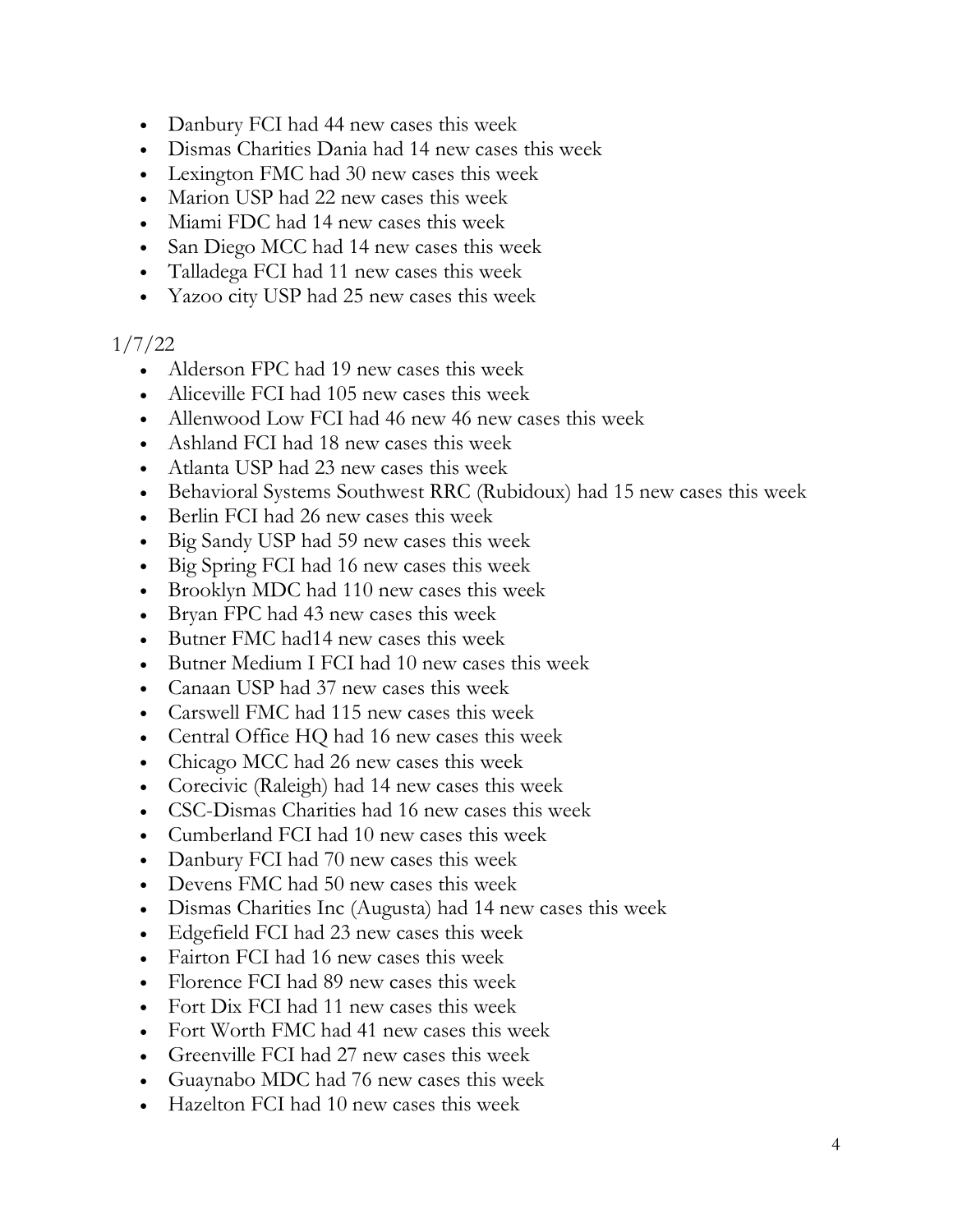- Herlong FCI had 47 new cases this week
- Houston FDC had 11 new cases this week
- Lewisburg USP had 97 new cases this week
- Lexington FMC had 95 new cases this week
- Lompoc USP had 11 new cases this week
- Loretto FCI had 53 new cases this week
- Los Angeles MDC had 32 new cases this week
- Marianna FCI had 13 new cases this week
- Marion USP had 19 new cases this week
- McDowell FCI had 26 new cases this week
- Memphis FCI had 27 new cases this week
- Miami FCI had 48 new cases this week
- Miami FDC had 22 new cases this week
- Milan FCI had 23 new cases this week
- Morgantown FCI had 82 new cases this week
- Oakdale II FCI had 14 new cases this week
- Oklahoma City FTC had 100 new cases this week
- Otisville FCI had 19 new cases this week
- Oxford FCI had 32 new cases this week
- Philadelphia FDCI had 50 new cases this week
- Pollock USP had 13 new cases this week
- Ray Brook had 42 new cases this week
- San Diego MCC had 10 new cases this week
- Schuylkill FCI had 17 new cases this week
- SeaTac FDC had 30 new cases this week
- Springfield MCFP had 18 new cases this week
- Talladega FCI had 60 new cases this week
- Terminal Island FCI had 67 new cases this week
- Texarkana FCI had 17 new cases this week
- Thomson USP had 41 new cases this week
- Three Rivers FCI had 11 new cases this week
- Victorville Medium I FCI had 40 new cases this week
- Victorville Medium II FCI had 73 new cases this week
- Victorville USP had 33 new cases this week
- Williamsburg FCI had 17 new cases this week
- Yazoo City Medium FCI had 85 new cases this week
- Yazoo City USP had 55 new cases this week

- Alderson FPC had 12 new cases this week
- Aliceville FCI had 19 new cases this week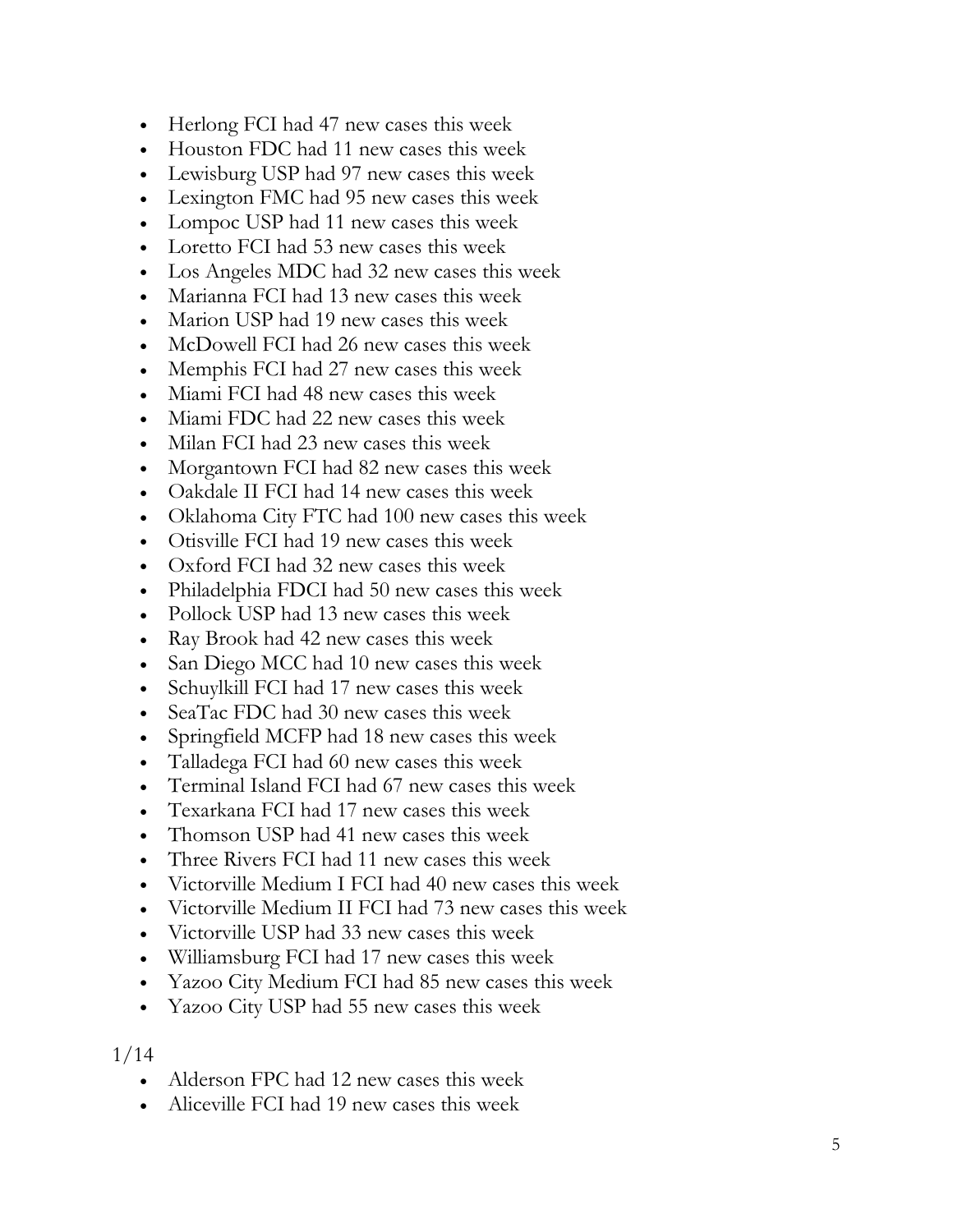- Allenwood Low FCI had 81 new cases this week
- Atlanta USP had 35 new cases this week
- Atwater USP had 12 new cases this week
- Bastrop FCI had 17 new cases this week
- Berlin FCI had 37 new cases this week
- Big Spring FCI had 47 new cases this week
- Brooklyn MDC had 107 new cases this week
- Bryan FPC had 45 new cases this week
- Butner FMC had 19 new cases this week
- Butner Medium I FCI had 13 new cases this week
- Butner Medium II FCI had11 new cases this week
- Canaan USP had 20 new cases this week
- Carswell FMC had 66 new cases this week
- Coleman II USP had 99 new cases this week
- Cumberland FCI had 12 new cases this week
- Danbury FCI had 30 new cases this week
- Devens FMC had 14 new cases this week
- Edgefield FCI had 19 new cases this week
- Florence High USP had 10 new cases this week
- Florence FCI had 111 new cases this week
- Forrest City Low FCI had 38 new cases this week
- Forrest City Medium FCI had 19 new cases this week
- Greenville FCI had 130 new cases this week
- Guaynabo MDC had 145 new cases this week
- Herlong FCI had 152 new cases this week
- Honolulu FDC had 49 new cases this week
- La Tuna FCI had 23 new cases this week
- Lewisburg USP had 59 new cases this week
- Lexington FMC had 15 new cases this week
- Lompoc USP had 21 new cases this week
- Loretto FCI had 74 new cases this week
- Los Angeles MDC had 139 new cases this week
- Marianna FCI had 40 new cases this week
- Marion USP had 18 new cases this week
- Miami FCI had 26 new cases this week
- Milan FCI had 28 new cases this week
- Morgantown FCI had 67 new cases this week
- Oakdale II FCI had 119 new cases this week
- Oklahoma City FTC had 95 new cases this week
- Oxford FCI had 52 new cases tis week
- Pekin FCI had 77 new cases this week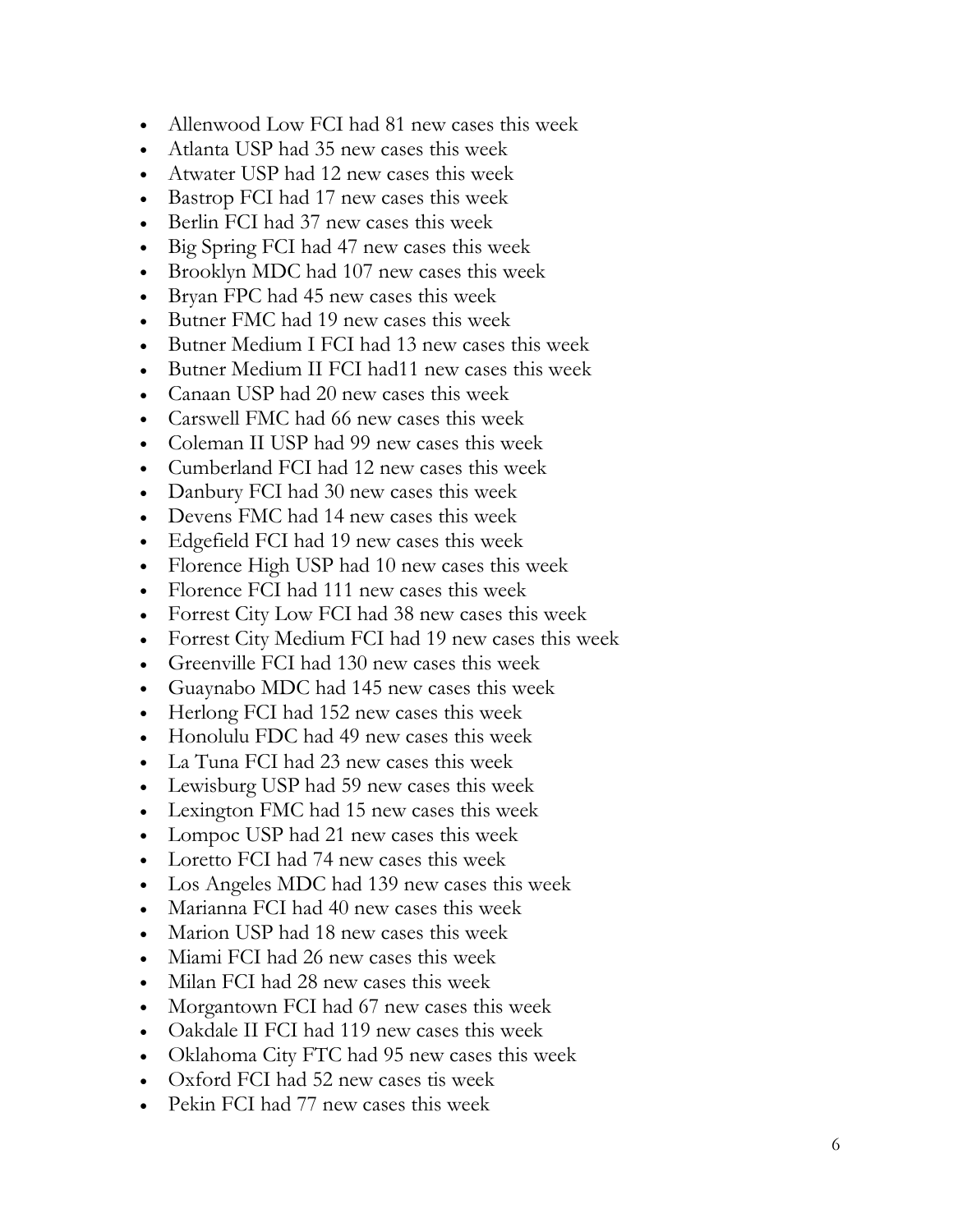- Petersburg Medium FCI had 18 new cases this week
- Philadelphia FDC had 22 new cases this week
- Phoenix FCI had 25 new cases this week
- Ray Brook had 65 new cases this week
- San Diego MCC had 64 new cases this week
- SeaTac FDC had 54 new cases this week
- Springfield MCFP had 22 new cases this week
- Tallahassee FCI had 27 new cases this week
- Terminal Island FCI had 17 new cases this week
- Terre Haute FCI had 33 new cases this week
- Texarkana FCI had 25 new cases this week
- Thomson USP had 75 new cases this week
- Three Rivers FCI had 70 new cases this week
- Tucson FCI had 23 new cases this week
- Victorville Medium I FCI had 34 new cases this week
- Victorville Medium II FCI had 60 new cases this week
- Victorville USP had 27 new cases this week
- Yankton FPC had 90 new cases this week
- Yazoo City Low FCI had 49 new cases this week
- Yazoo City Medium FCI had 390 new cases this week
- Yazoo City USP had 34 new cases this week

#### 1/21/22

- Alderson FPC had 92 new cases this week
- Aliceville FCI had 23 new cases this week
- Allenwood Low FCI had 51 new cases this week
- Allenwood Medium FCI had 24 new cases this week
- Allenwood USP had 13 new cases this week
- Ashland FCI had 34 new cases this week
- Atlanta USP had 21 new cases this week
- Atwater USP had 41 new cases this week
- Bastrop FCI had 72 new cases this week
- Beaumont Low FCI had 47 new cases this week
- Bennettsville FCI had 23 new cases this week
- **Berlin FCI had 216 new cases this week**
- Big Sandy USP had 50 new cases this week
- Brooklyn MDC had 43 new cases this week
- Bryan FPC had 15 new cases this week
- Butner FMC had 29 new cases this week
- Butner Medium I FCI had 61 new cases this week
- Butner Medium II FCI had 33 new cases this week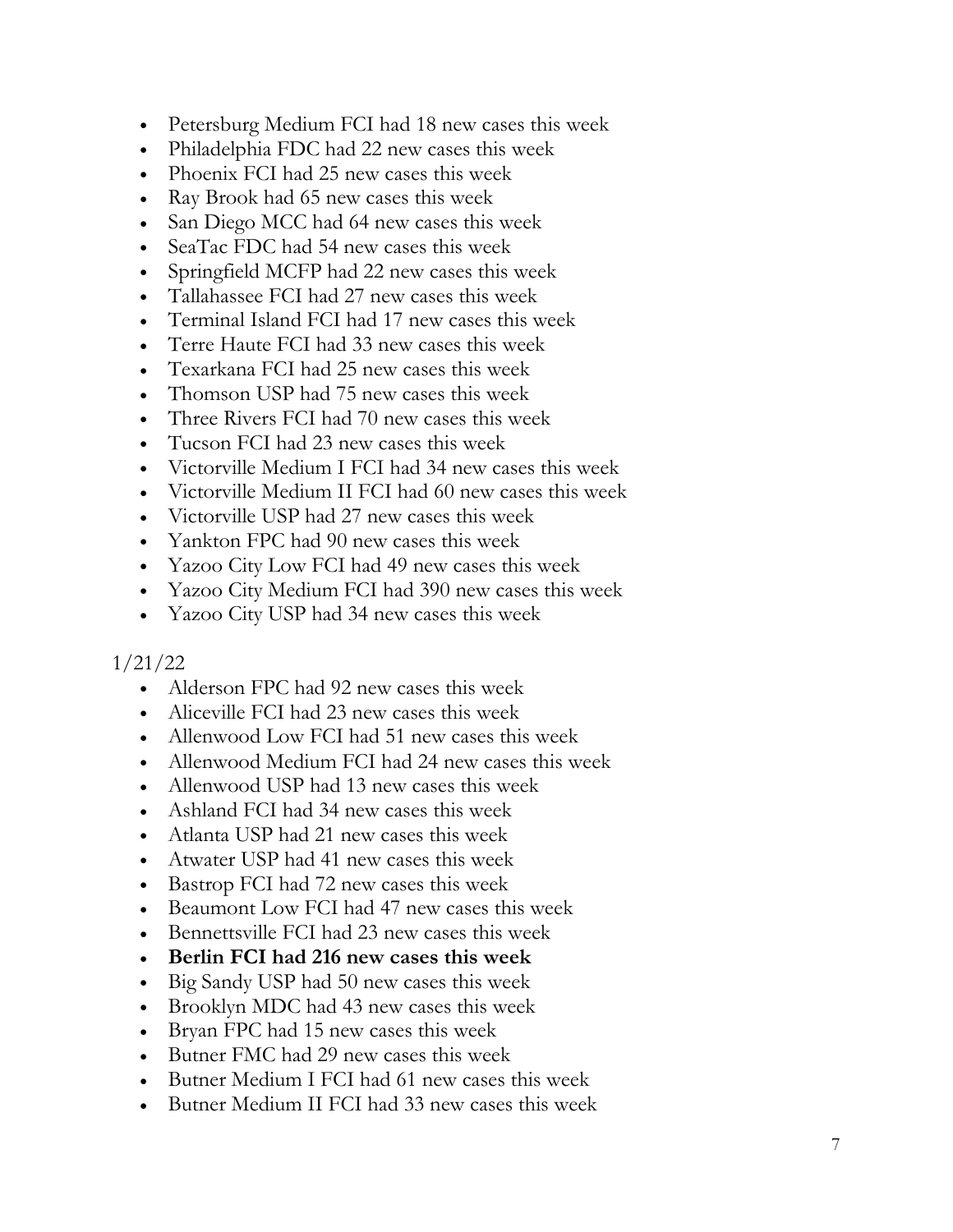- **Carswell FMC had 155 new cases this week**
- Central Office HQ had 12 new cases this week
- Coleman II USP had 28 new cases this week
- Coleman Low FCI had 46 new cases this week
- Coleman Medium FCI had 10 new cases this week
- Cumberland FCI had 45 new cases this week
- Danbury FCI had 59 new cases this week
- Devens FMC had 12 new cases this week
- Dublin FCI had 40 new cases this week
- El Reno FCI had 61 new cases this week
- Englewood FCI had 22 new cases this week
- Estill FCI had 13 new cases this week
- Florence High USP had 11 new cases this week
- Florence ADMAX USP had 46 new cases this week
- Florence FCI had 39 new cases this week
- Fort Dix FCI had 30 new cases this week
- Greenville FCI had 51 new cases this week
- Guaynabo MDC had 65 new cases this week
- Hazelton FCI had 20 new cases this week
- Hazelton USP had 15 new cases this week
- Herlong FCI had 44 new cases this week
- Honolulu FDC had 67 new cases this week
- Houston FDC had 47 new cases this week
- **La Tuna FCI had 130 new cases this week**
- Lee USP had 34 new cases this week
- Lewisburg USP had 25 new cases this week
- Lexington FMC had 19 new cases this week
- **Lompoc USP had 201 new cases this week**
- Loretto FCI had 94 new cases this week
- Los Angeles MDC had 97 new cases this week
- Manchester FCI had 12 new cases this week
- **Marianna FCI had 139 new cases this week**
- Marion USP had 68 new cases this week
- Miami FCI had 10 new cases this week
- Miami FDC had 21 new cases this week
- Milan FCI had 26 new cases this week
- Montgomery FPC had 21 new cases this week
- Morgantown FCI had 44 new cases this week
- Oakdale I FCI had 83 new cases this week
- Oakdale II FCI had 78 new cases this week
- Oklahoma FTC had 71 new cases this week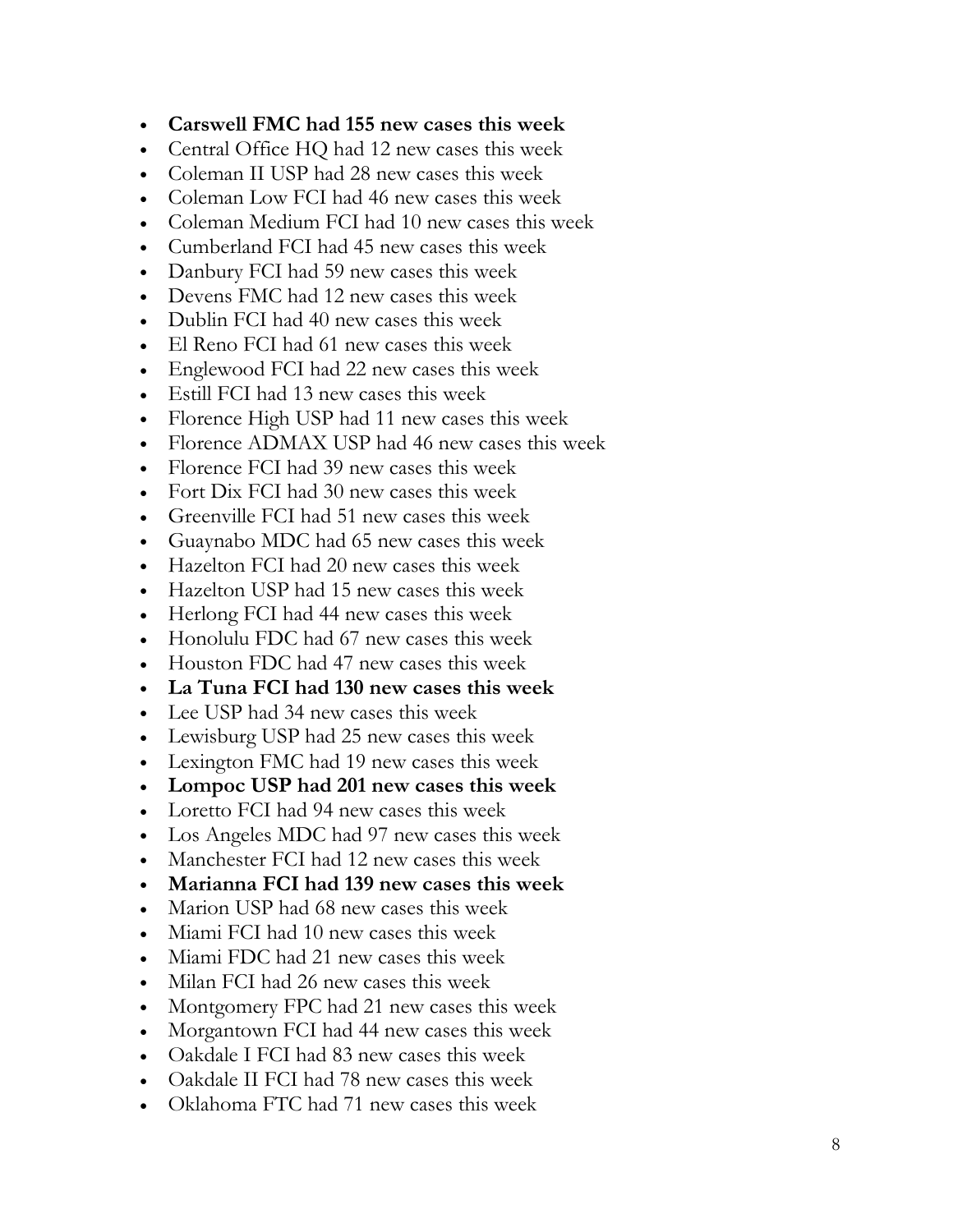- Oxford FCI had 30 new cases this week
- Pekin FCI had 65 new cases this week
- Petersburg Medium FCI had 23 new cases this week
- Philadelphia FDC had 68 new cases this week
- Phoenix FCI had 38 new cases this week
- Pollock FCI had 88 new cases this week
- Pollock USP had 34 new cases this week
- Ray Brook had 23 new cases this week
- Rochester FMC had 39 new cases this week
- San Diego MCC had 47 new cases this week
- Schuylkill FCI had 41 new cases this week
- Seagoville FCI had 36 new cases this week
- SeaTac FDC had 40 new cases this week
- Sheridan FCI had 91 new cases this week
- Springfield MCFP had 27 new cases this week
- Tallahassee FCI had 19 new cases this week
- Terminal Island FCI had 27 new cases this week
- Terre Haute USP had 41 new cases this week
- Texarkana FCI had 18 new cases this week
- Thomson USP had 66 new cases this week
- Three Rivers FCI had 73 new cases this week
- Tucson FCI had 11 new cases this week
- Tucson USP had 37 new cases this week
- Victorville Medium I FCI had 22 new cases this week
- Victorville Medium II FCI had 69 new cases this week
- Victorville USP had 75 new cases this week
- Volunteers of America Inc. (RRC) (Baltimore) had 16 new cases this week
- Williamsburg FCI had 43 new cases this week
- Yankton FPC had 59 new cases this week
- **Yazoo City Medium FCI had 253 new cases this week**
- **Yazoo City USP had 100 new cases this week**

- Allenwood Medium FCI had 22 new cases this week
- Ashland FCI had 17 new cases this week
- Atwater USP had 47 new cases this week
- Bastrop FCI had 53 new cases this week
- Bennettsville FCI had 25 new cases this week
- Berlin FCI had 21 new cases this week
- Big Sandy USP had 68 new cases this week
- Butner FMC had 29 new cases this week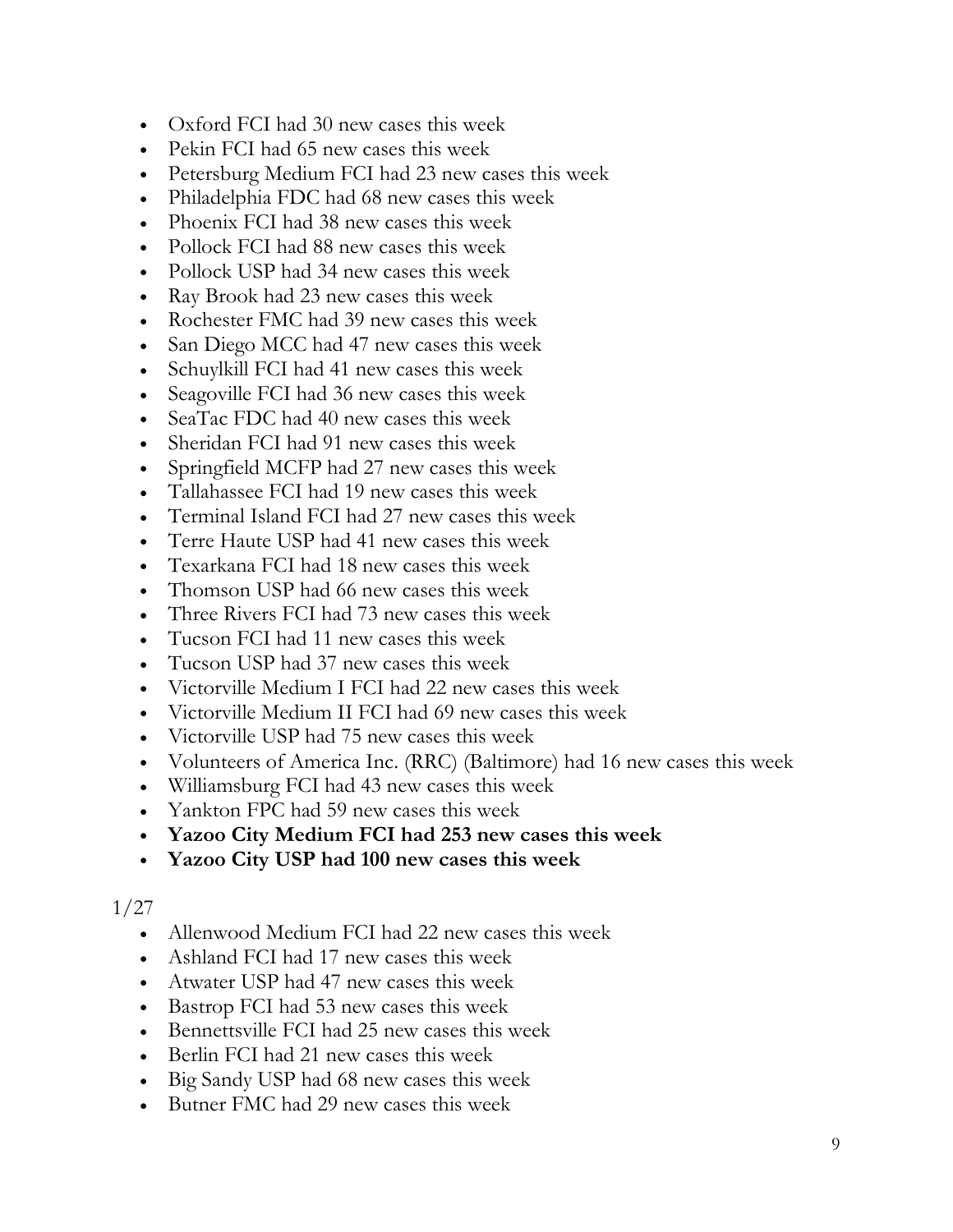- Butner Medium I FCI had 19 new cases this week
- Butner Medium II FCI had 15 new cases this week
- Central Office HQ had 10 new cases this week
- Danbury FCI had 75 new cases this week
- Devens FMC had 19 new cases this week
- Dublin FCI had 48 new cases this week
- Duluth FPC had 10 new cases this week
- El Reno FCI had 90 new cases this week
- Estill FCI had 11 new cases this week
- Fairton FCI had 12 new cases this week
- Florence ADMAX USP had 26 new cases this week
- Fort Dix FCI had 21 new cases this week
- Gilmer FCI had 12 new cases this week
- Greenville FCI had 37 new cases this week
- Guaynabo MDC had 16 new cases this week
- Hazelton USP had 10 new cases this week
- Herlong FCI had 14 new cases this week
- Honolulu FDC had 21 new cases this week
- Houston FDC had 16 new cases this week
- **La Tuna FCI had 103 new cases this week**
- Lee USP had 31 new cases this week
- Manchester FCI had 26 new cases this week
- Marianna FCI had 46 new cases this week
- McKean FCI had 11 new cases this week
- Mendota FCI had 47 new cases this week
- Montgomery FPC had 17 new cases this week
- **Oakdale I FCI had 321 new cases this week**
- Oakdale II FCI had 73 new cases this week
- Oklahoma City FTC had 36 new cases this week
- **Otisville FCI had 202 new cases this week**
- Oxford FCI had 29 new cases this week
- Pekin FCI had 23 new cases this week
- Philadelphia FDC had 76 new cases this week
- Pollock FCI had 83 new cases this week
- Pollock USP had 39 new cases this week
- Safford FCI had 24 new cases this week
- Schuylkill FCI had 52 new cases this week
- Seagoville FCI had 16 new cases this week
- Sheridan FCI had 38 new cases this week
- Springfield MCFP had 15 new cases this week
- Terminal Island FCI had 59 new cases this week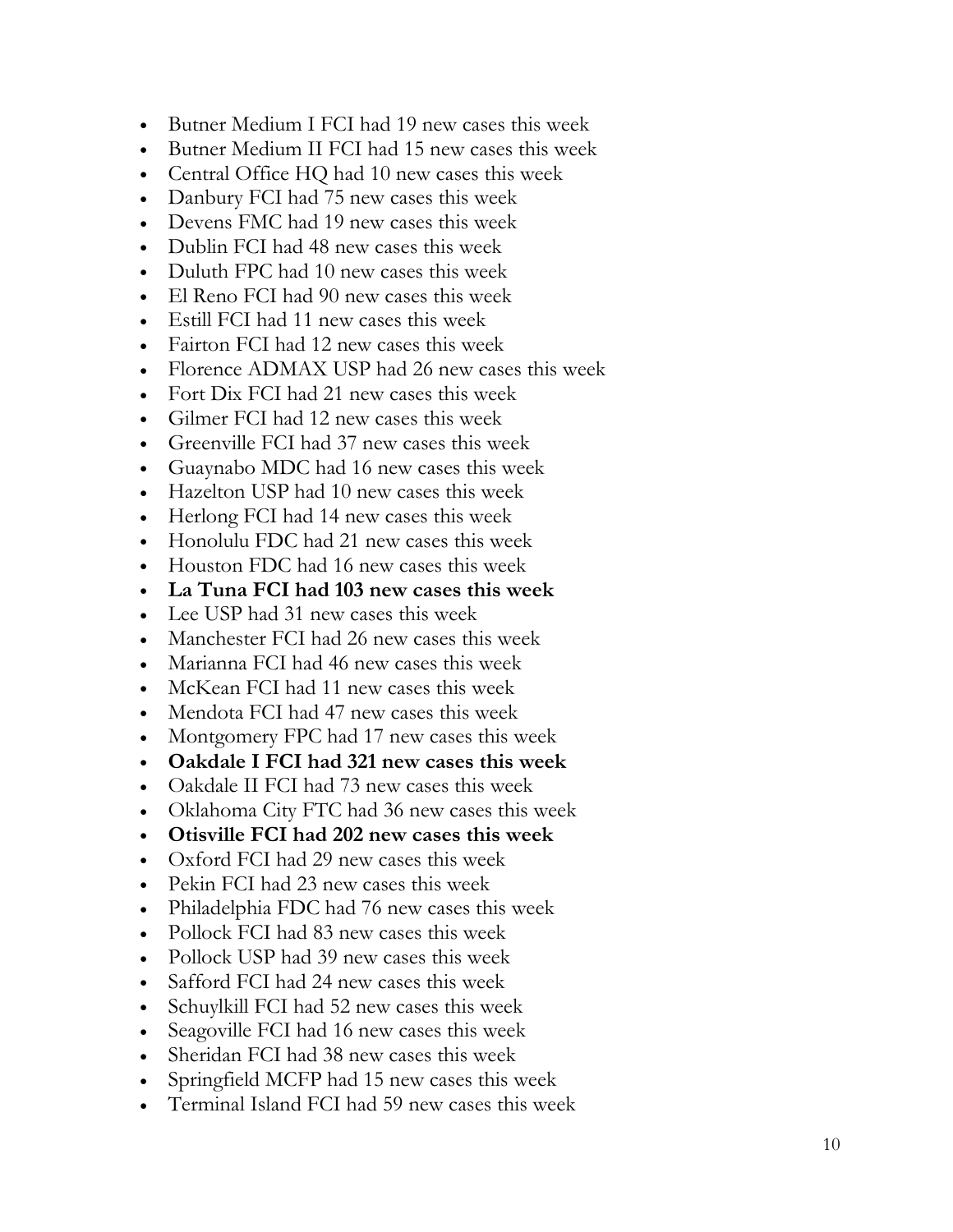- Terre Haute FCI had 16 new cases this week
- Terre Haute USP had 17 new cases this week
- Thomson USP had 16 new cases this week
- Three Rivers FCI had 47 new cases this week
- Tucson USP had 25 new cases this week
- Victorville Medium I FCI had 13 new cases this week
- Victorville USP had 10 new cases this week
- Waseca FCI had 22 new cases this week
- Williamsburg FCI had 28 new cases this week
- Yankton FPC had 13 new cases this week
- Yazoo City Medium FCI had 72 new cases this week
- **Yazoo City USP had 135 new cases this week**

- Alderson FPC had 49 new cases this week
- Allenwood Low FCI had 26 new cases this week
- Allenwood Medium FCI had 60 new cases this week
- Ashland FCI had 21 new cases this week
- Atwater USP had 40 new cases this week
- Bastrop FCI had 28 new cases this week
- Beaumont USP had 11 new cases this week
- Beckley FCI had 25 new cases this week
- Berlin FCI had 38 new cases this week
- Big Spring FCI had 24 new cases this week
- Butner FMC had 30 new cases this week
- Butner Low FCI had 10 new cases this week
- Butner Medium I FCI had 22 new cases this week
- Coleman I USP had 20 new cases this week
- Coleman Low FCI had 31 new cases this week
- Cumberland FCI had 30 new cases this week
- Devens FMC had 30 new cases this week
- El Reno FCI had 40 new cases this week
- Florence ADMAX USP had 16 new cases this week
- Fort Dix FCI had 12 new cases this week
- Gilmer FCI had 24 new cases this week
- Grand Prairie had 14 new cases this week
- Guaynabo MDC had 11 new cases this week
- Hazelton USP had 16 new cases this week
- Honolulu FDC had 34 new cases this week
- Lee USP had 11 new cases this week
- Lewisburg USP had 39 new cases this week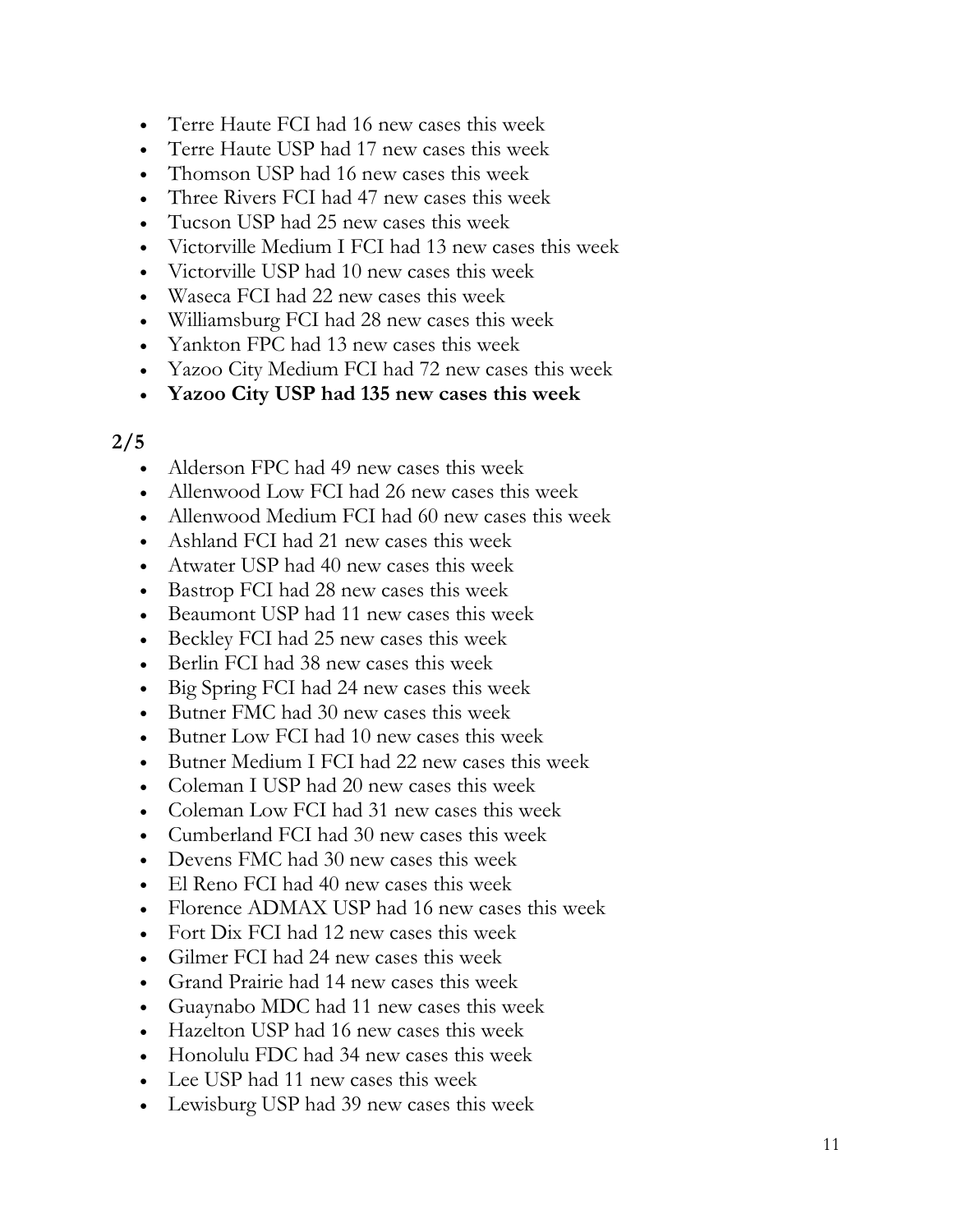- Los Angeles MDC had 10 new cases this week
- Manchester FCI had 13 new cases this week
- Marianna FCI had 27 new cases this week
- Marion USP had 12 new cases this week
- McDowell FCI had 58 new cases this week
- McKean FCI had 10 new cases this week
- Mendota FCI had 43 new cases this week
- Miami FDC had 10 new cases this week
- **Oakdale I FCI had 135 new cases this week**
- **Oakdale II CI had 229 new cases this week**
- Otisville FCI had 18 new cases this week
- Pekin FCI had 47 new cases this week
- Phoenix FCI had 63 new cases this week
- Pollock FCI had 18 new cases this week
- Pollock USP had 61 new cases this week
- Ray Brook had 11 new cases this week
- Rochester FMC had 38 new cases this week
- Safford FCI had 29 new cases this week
- San Diego MCC 14 new cases this week
- Sandstone FCI had 10 new cases this week
- Seagoville FCI had 43 new cases this week
- Sheridan FCI had 115 new cases this week
- Springfield MCFP had 20 new cases this week
- Terre Haute FCI had 17 new cases this week
- Texarkana FCI had 63 new cases this week
- Thomson USP had 50 new cases this week
- Three Rivers FCI had 25 new cases this week
- Tucson FCI had 13 new cases this week
- Tucson USP had 19 new cases this week
- Waseca FCI had 30 new cases this week
- Williamsburg FCI had 22 new cases this week
- Yazoo City USP had 26 new cases this week

- Alderson FPC had 19 new cases this week
- Aliceville FCI had 33 new cases this week
- Bryan FPC had 19 new cases this week
- Butler Low FCI had 12 new cases this week
- Butner Medium I FCI had 12 new cases this week
- Honolulu FDC had 10 new cases this week
- La Tuna FCI had 42 new cases this week